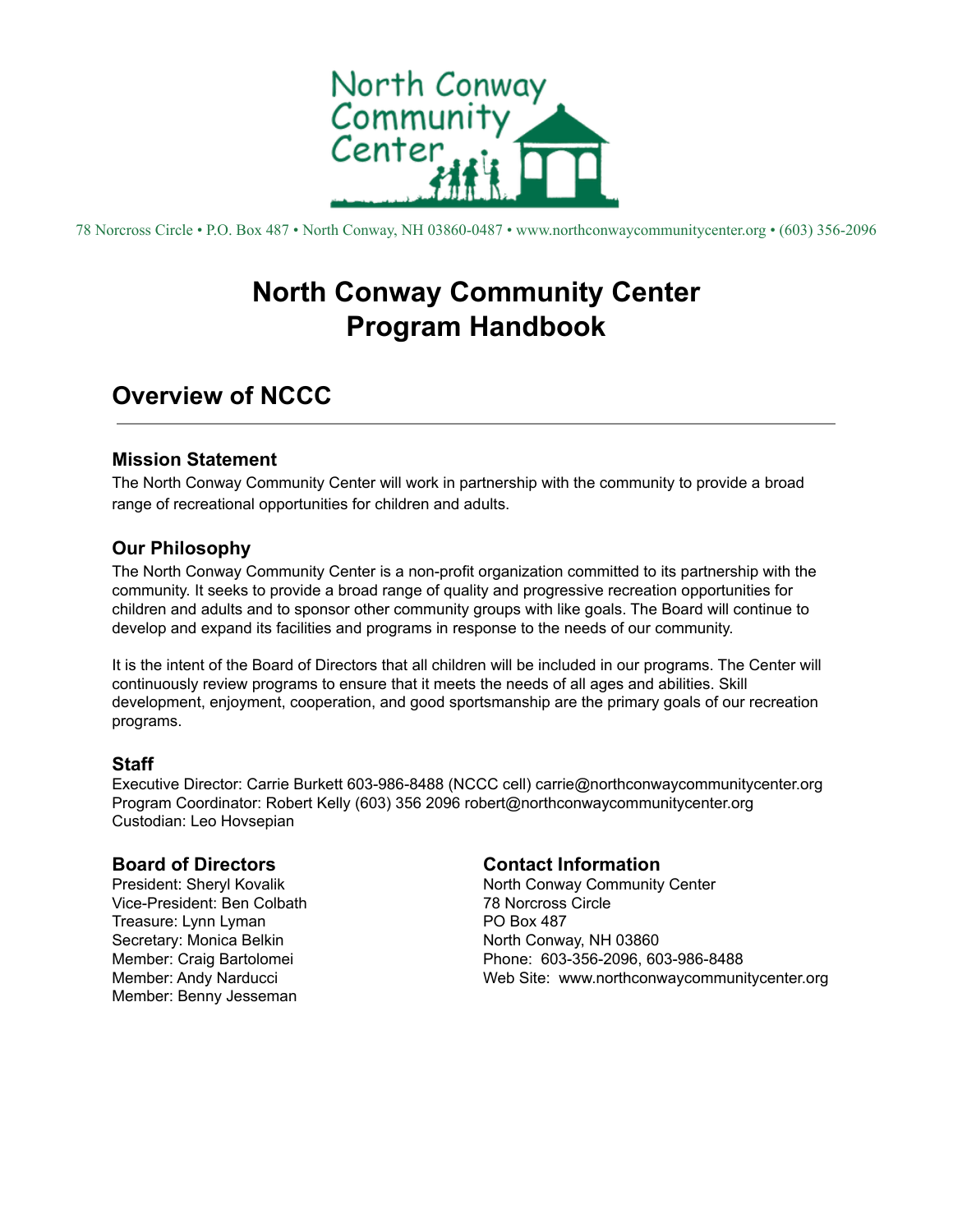# **GENERAL POLICIES and PROCEDURES**

### **Cancellations**

The North Conway Community Center has the right to cancel or combine any program with insufficient enrollment. All participants will be notified of changes in the schedule.

## **COVID-19 Safety**

It is important to do your best to avoid exposure to COVID-19. Participants are expected to adhere to the following guidelines put forth by the Centers for Disease Control and Prevention:

- Cover your mouth and nose with a face covering when around others
- Wash your hands often with soap (or use hand sanitizer when handwashing isn't possible)
- Monitor your health and report symptoms or a positive COVID-19 test to the Executive Director or Program Coordinator

### **Drug/Alcohol/Smoking**

The use or possession of drugs, alcohol or tobacco products on North Conway Community Center property or while participating in North Conway Community Center programs is prohibited.

### **Emergencies**

Emergency contact information must be kept up to date. Staff or volunteers must be able to contact guardians in the event of an emergency. If any changes occur in phone numbers or other contact information, please notify the North Conway Community Center in writing**.** In an emergency situation, a staff member or volunteer will call 911 and then contact the family. In case of an ambulance transport, a staff member or volunteer will stay with child participants until a guardian arrives.

### **Face Coverings**

When Carroll County COVID-19 community rates are high, a universal mask mandate will remain in place for all indoor programs. Participants may remove face coverings for practice during outdoor sports when physical distancing is possible. Please ensure your face covering covers your nose and mouth. Visit <https://www.cdc.gov/coronavirus/2019-ncov/your-health/covid-by-county.html> to learn more.

### **Hygiene and Germ Safety**

Athletes must perform hand hygiene (alcohol based hand sanitizer will be provided) upon arrival, before and after eating, before and after going to the bathroom, before and after touching a one's face or face covering, and prior to leaving. All mouth-based activities are not allowed (this includes, but is not limited to: spitting, chewing gum, licking fingers, and chewing/spitting sunflower seeds.)

### **Illness Policy**

Participants must leave or be picked up right away if experiencing the following symptoms unrelated to physical exertion:

- A fever
- Any respiratory symptoms including a runny nose, sore throat, cough, or shortness of breath
- Muscle aches or chills or feeling feverish
- A change in sense of taste or smell
- Abdominal pain, breathing difficulty or other persistent pains
- Persistent headache
- Symptoms of other contagious disease (head lice, chicken pox, conjunctivitis)
- Symptoms of vomiting, diarrhea, or rash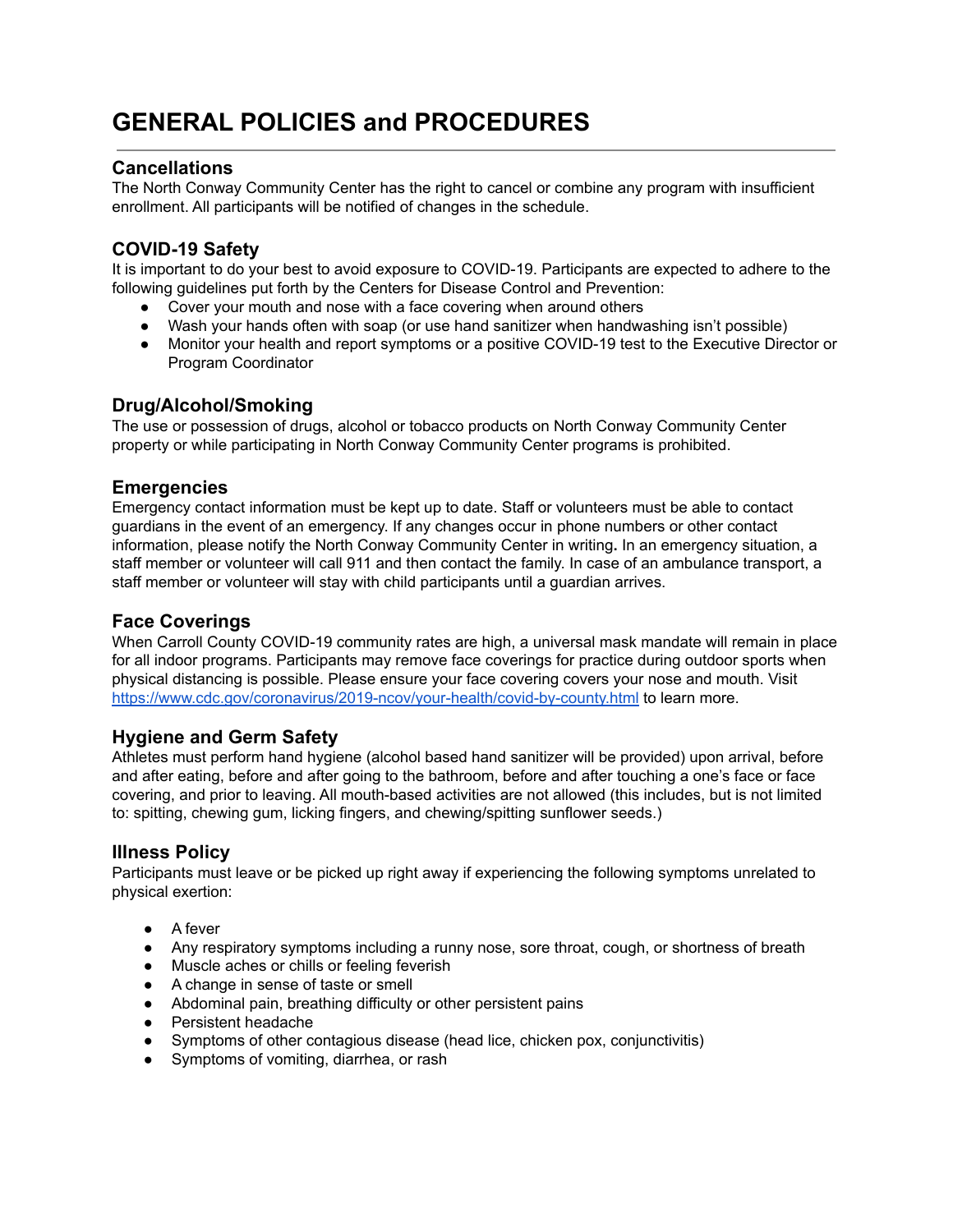# **YOUTH SPORTS POLICIES and PROCEDURES**

### **Electronic Devices**

All participants must leave electronic devices (such as cell phones, iPods gaming devices etc.) at home or in their bag. Coaches cannot ensure the safety of such equipment. The North Conway Community Center will not assume responsibility for lost, damaged, or stolen devices.

### **Medical Information**

Please inform the program coordinator and coach in writing if your child has any allergies, dietary restrictions or chronic health problems. The North Conway Community Center staff and volunteers will not administer any medication to your child. Please notify the sports coordinator and coach of inhalers, epi-pens, or other medication that your child must carry with them.

### **Rules and Behavior Management**

Positive behavior management techniques and communication will be used if behavior challenges arise. If it is not possible to resolve the issue, the coach and sports coordinator may determine that early dismissal from the program is necessary. The North Conway Community Center does not tolerate bullying or other offensive behavior. A coach may remove a participant from an activity if necessary. If a participant is physically or emotionally harming themselves or others or is a threat to the safety of others, family members will be notified immediately for pick up.

# **COORDINATOR and COACHING POLICIES and PROCEDURES**

### **Building Access**

While the community center does have open hours, there are times that programs may be running outside of open hours. The building during those times may only be open to program participants. The building can only be open to the general public when a staff member is on site.

## **Confidentiality**

Volunteers are provided a great deal of access to personal information which must be kept confidential. Information includes, but is not limited to medical information and contact information. Do not share contact information without getting permission from the individual.

### **Injuries/Emergencies**

Any first aid applied should be recorded in an accident report. In an emergency, call 911 right away. Parents/guardians/emergency contacts along with the Executive Director or Program Coordinator should be notified. All program participants provide emergency contact information. You will be provided access to these documents, however it is your responsibility to make sure you are familiar with how to access this information. Please ask NCCC staff if you are uncertain. If a neck or back injury is suspected, the person should not be moved. If an athlete hits their head, the athlete should be removed from practice to take a break and parents/guardians should be notified right away.

### **Timeliness and Absences**

In order for programs to operate smoothly, your timely presence is important. Frequent tardiness, unexcused absences, or failure to call in promptly may result in termination.

## **In regards to youth sports:**